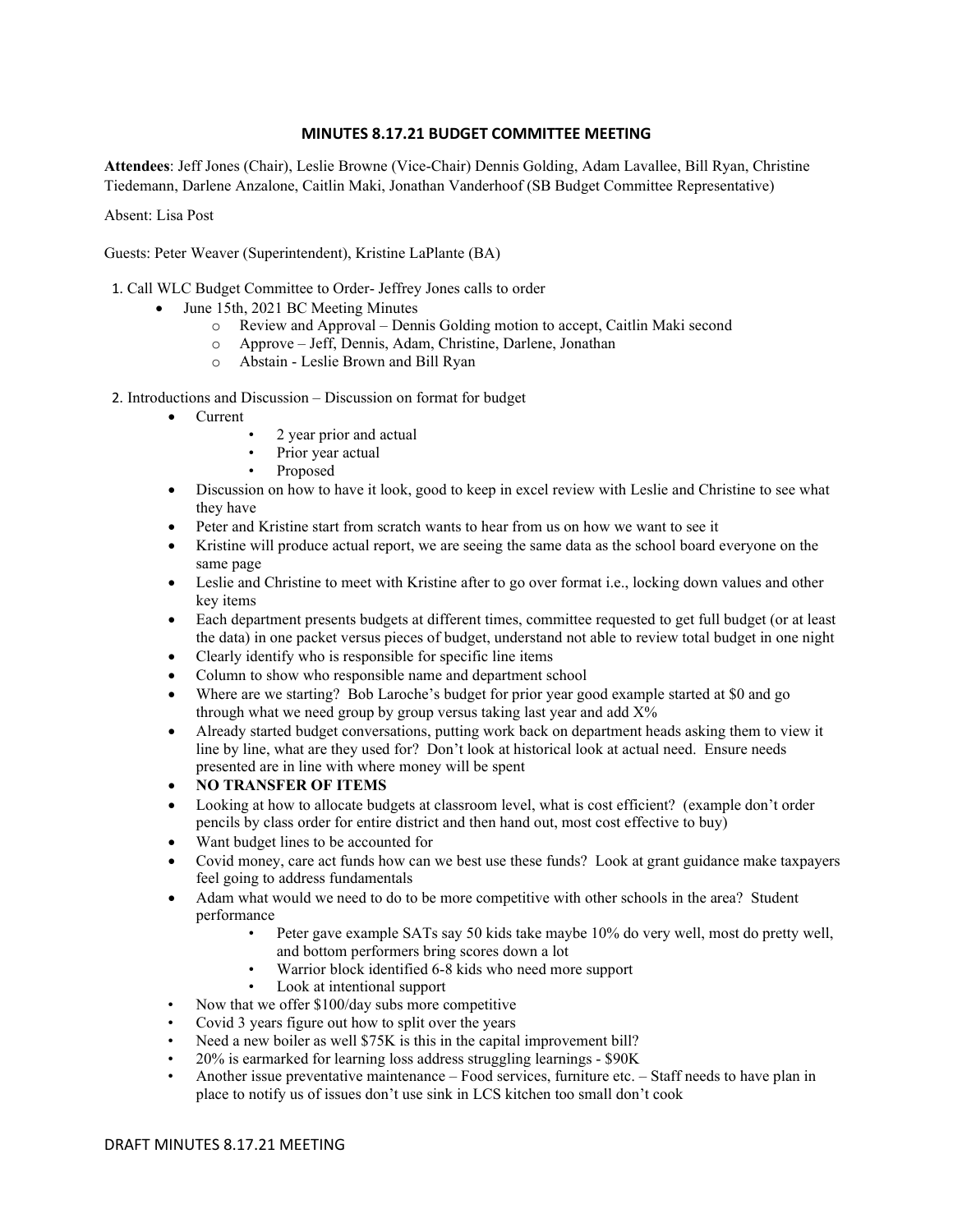- Athletic fields need improvements as well Idea to charge rent for facilities use suggested (Adam Lavallee fields were initially put in using state funds, can't state funds be used to improve? Can we even charge if state funds used for them
- 2. Review and Discuss
	- Prior Fiscal Year -Final Numbers
	- Budget Process can we get the documents end of day Friday versus right before, so we have time to review and plan for discussion – GOAL send to budget committee when send Wednesdays board packets
	- Funnell all questions for Kristine through Jeff
	- Provide more detail in what in certain categories i.e. supplies ALL kids at FRES get supplies parents not asked to provide. Technology – all students get chrome book.
	- Technology becomes outdated look at ESSER funds
	- New Tech director
	- Need community involved with the tech plan
	- Strategic planning need to have more people involved
	- Get a group of teachers/staff from schools and ask them what they want and need organize this make open for the teachers to share really what they wanted
	- Communication plan in place have discussions BEFORE budget is completed
	- Need to tie performance data to budget show how/if investments we are making are impactful help more kids graduate, attend college, go into vocational programs, etc.
	- Show community we are making investment and its working, makes more valuable more people will want to move here
- 3. CPA Review Kristine Reviewed findings from CPA
	- No improprieties with money
	- Some accounting entries made incorrectly 7/1/2020 not booked right now general fund from 7/1/20-6/31/21 is accurate
	- Bank reconciliations were not done in timely manner, errors two-fold GL never reconciled to cash in accounts, Kristine is working on this as well as of 6/30/21 everything reconciles
	- No issues with school lunch program
	- Recommendation input revenues into budget, make sure keep spending in line with revenues NO CORRECTION TO FY 2021, WILL MAKE THIS CHANGE GOING FORWARD
	- No issues with trust fund transfers
	- Real issue significant grant classifications input wrong, either put into general fund or into wrong grant Kristine continuing to work on this
	- Lack of timeliness with reporting grant expenditures over \$100K grant funds due back to us but have over \$100 in general fund that input wrong
	- Loss of \$5000 grant that was underspent Title and IDEA if you don't use can spend in other areas, missed this due to timing issues another recommendation is better grant management Julie Heon